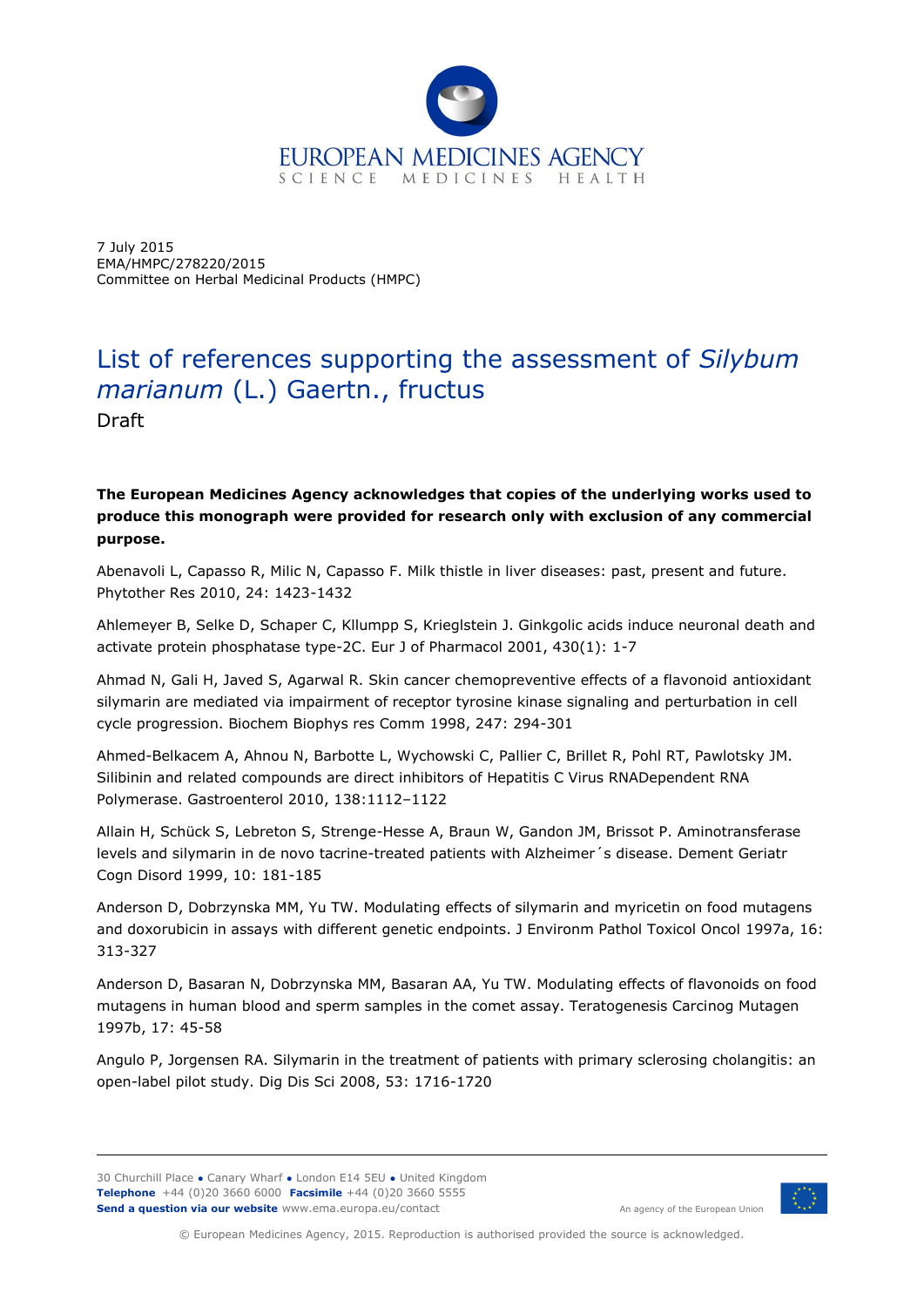Bannwart CF, Peracollo JC, Nakaira-Takahagi E, Peracoli MTS. Inhibitory effect of silibinin on tumour necrosis factor alpha and hydrogen peroxide production by human monocytes. Nat Prod Res 2010, 24: 1747-1757

Barnes J, Anderson LA, Phillipson JD. Herbal Medicines, Third Edition.2007 (First ed. 1996) Milk Thistle, Pharmaceutical Press, London, 429-435

Bares JM, Berger J, Nelson JE, Messner DJ, Schitdt S, Standish LJ, Kowwdley KV. Silybinin treatment is associated with reduction in serum ferritin in patients with chronic hepatitis C. J Clin Gastroenterol 2008, 42: 937-944

Barret M, Ed. The handbook of clinically tested herbal remedies. Vol 2. The Haworth Press, Inc. USA 2004

Benda *et al*. The influence of therapy with silymarin on the survival rate of patients with liver cirrhosis. Wien Klin Wochenschr 1980, 92(19): 678-683

Blumenthal M, Busse WR, Goldberg A, Gruenwald J, Hall T, Riggins CW, Rister RS (eds.). Klein S, Rister RS (trans.). *The Complete German Commission E Monographs*—*Therapeutic Guide to Herbal Medicines*. Austin, TX: American Botanical Council; Boston: Integrative Medicine Communication; 1998, 11, 169*–*170

Blumenthal M, Goldberg A, Brinckmann J (eds.). Milk Thistle Fruit. In: *Herbal Medicine: Expanded Commission E Monographs*. Newton, MA: Integrative Medicine Communications 2000, 257*–*63

Boari C *et al*. Toxic occupational liver diseases. Therapeutic effects of silymarin. Minerva Med 1981, 72(40): 2679-2688

Boigk G, Stroedter L, Herbst H, Waldschmidt J, Riecken EO, Schuppan D. Silymarin retards collagen accumulation in early and advanced biliary fibrosis secondary to complete bile duct obliteration in rats. Hepatology 1997, 26(3): 643-649

Boisio E, Benelli C, Pirola O. Effect of the flavonolignans of *Silybum marianum* L. on lipid peroxidation in rat liver microsomes and freshly isolated hepatocytes. Pharmacology Research 1992, 25: 147-154 Bradley P, in the British Herbal Compendium. Vol 2. British Herbal Medicine Association, 2006

Bruneton J. Pharmacognosy, Phytochemistry Medicinal Plants 2<sup>nd</sup> ed. Lavoisier Publishing, 1999

Bunout D, Hirsch S, Petermann M, *et al*. Controlled study on the effect of silimarin in alcoholic liver disease. [in Spanish]. Rev Med Chile 1992, 120: 1370*–*1375

Butorova VL, Tsibizova, Kalinin AI. Possibilities of legalon application in nonalcoholic fatty liver disease. Expe Clin Gastroenterol 2010, 3: 85-91

Campos R, Garrido A, Guerra A. Silybin dihemisuccinate protects against hepatic lipid peroxidation induced by acetaminophen on rat liver. Planta Med 1989, 55: 417-419

Cardo mariano, extracto seco refinado y normalizado de - Silybi mariani extractum siccum raffinatum et normatum (Spanish Pharmacopoeia, 5<sup>th</sup> Edition 2015; Ref 01/2008, 2071)

Cardo mariano, fruto de (Spanish Pharmacopoeia, 5<sup>th</sup> Edition 2015; Ref 01/2008, 1860)

Cardui mariae (o mariani) fructus (BP 1996): Dried ripe fruits of Silybum marianum (L.) Gaertn. [Chlopcíková S,](http://www.ncbi.nlm.nih.gov/pubmed/?term=Chlopc%C3%ADkov%C3%A1%20S%5BAuthor%5D&cauthor=true&cauthor_uid=15022159) [Psotová J,](http://www.ncbi.nlm.nih.gov/pubmed/?term=Psotov%C3%A1%20J%5BAuthor%5D&cauthor=true&cauthor_uid=15022159) [Miketová P,](http://www.ncbi.nlm.nih.gov/pubmed/?term=Miketov%C3%A1%20P%5BAuthor%5D&cauthor=true&cauthor_uid=15022159) [Simánek V.](http://www.ncbi.nlm.nih.gov/pubmed/?term=Sim%C3%A1nek%20V%5BAuthor%5D&cauthor=true&cauthor_uid=15022159) Chemoprotective effect of plant phenolics against anthracycline-induced toxicity on rat cardiomyocytes. Part I. Silymarin and its flavonolignans. [Phytother Res](http://www.ncbi.nlm.nih.gov/pubmed/15022159) 2004, 18(2): 107-110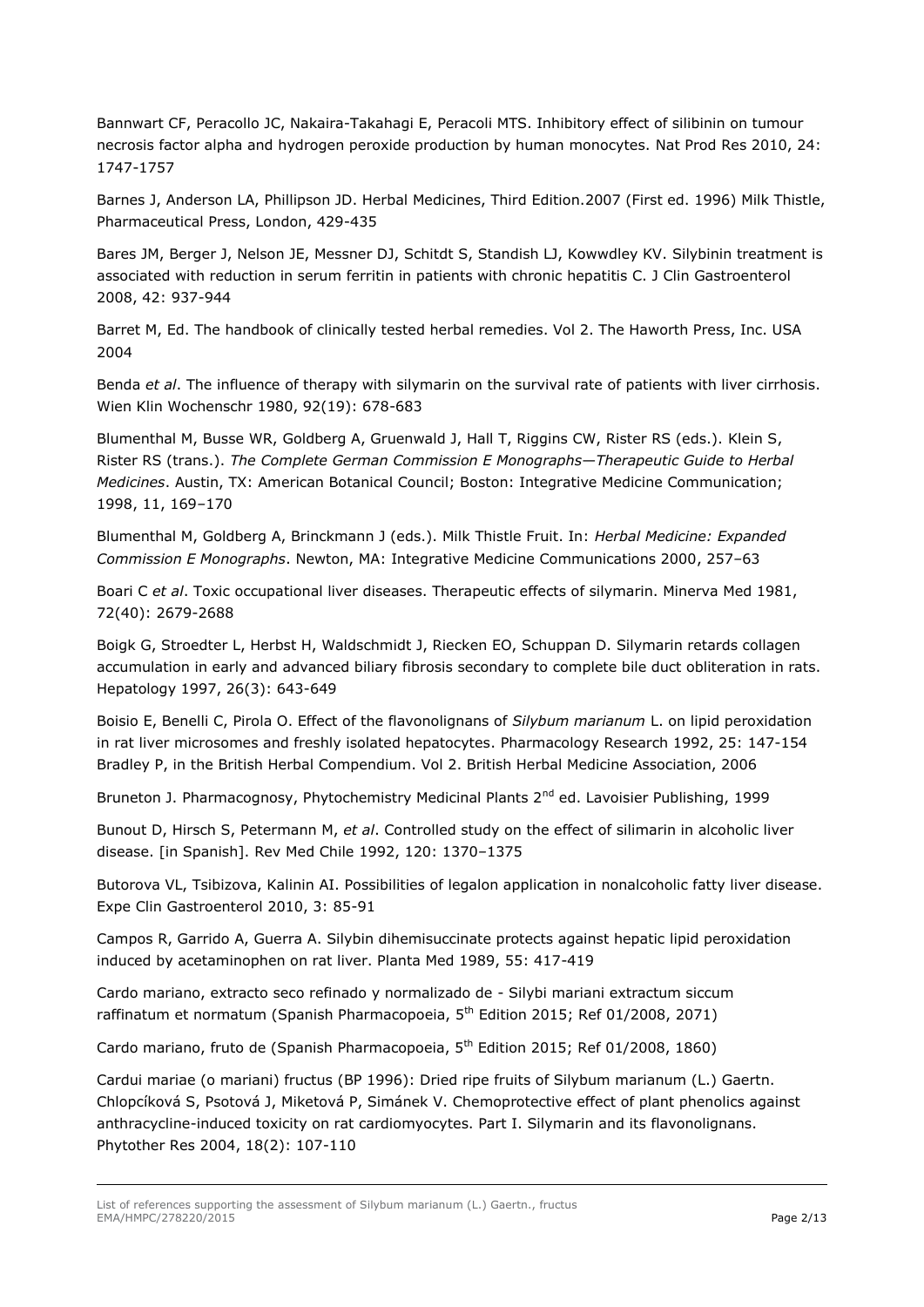Connelli MC, Mengs U, Schneider C *et al*. Definition of the mechanism of action of silymarin: activitites related to cellular protection from toxic damage induced by chemotherapy. Integr Cancer Ther 2007, 6: 120-129

Crocenzi FA, Pellegrino JM, Sánchez Pozzi EJ, Mottino AD, Rodríguez Garay EA, Roma MG. Effect of Silymarin on Biliary Bile Salt Secretion in the Rat. Biochemical Pharmacology, 2000, 59: 1015–1022

Crocenzi FA, Sánchez Pozzi EJ, Pellegrino JM, Rodríguez Garay EA, Mottino AD, Roma MG. Preventive effect of silymarin against taurolithocholate-induced cholestasis in the rat. Biochemical Pharmacology 2003, 66: 355-364

Crocenzi FA, Basiglio CL, Perez LM, Portesio MS, Sanchez Pozzi EJ, Roma MG. Silibinin prevents cholestasis-associated retrieval of the bile salt export pump, Bsep, in isolated rat hepatocyte couplets: Possible involvement of cAMP. Biochem Pharmacol 2005, 69: 1113-1120

[Davila JC,](http://www.ncbi.nlm.nih.gov/pubmed/?term=Davila%20JC%5BAuthor%5D&cauthor=true&cauthor_uid=2756528) [Lenherr A,](http://www.ncbi.nlm.nih.gov/pubmed/?term=Lenherr%20A%5BAuthor%5D&cauthor=true&cauthor_uid=2756528) [Acosta D.](http://www.ncbi.nlm.nih.gov/pubmed/?term=Acosta%20D%5BAuthor%5D&cauthor=true&cauthor_uid=2756528) Protective effect of flavonoids on drug-induced hepatotoxicity in vitro. [Toxicol](http://www.ncbi.nlm.nih.gov/pubmed/2756528) 1989, 57(3): 267-286

[Deak G,](http://apps.webofknowledge.com/OneClickSearch.do?product=UA&search_mode=OneClickSearch&excludeEventConfig=ExcludeIfFromFullRecPage&SID=V2zVfc7FUaEegEMZiLP&field=AU&value=Deak%2C+G) [Muzes G,](http://apps.webofknowledge.com/OneClickSearch.do?product=UA&search_mode=OneClickSearch&excludeEventConfig=ExcludeIfFromFullRecPage&SID=V2zVfc7FUaEegEMZiLP&field=AU&value=Muzes%2C+G) [Lang I,](http://apps.webofknowledge.com/OneClickSearch.do?product=UA&search_mode=OneClickSearch&excludeEventConfig=ExcludeIfFromFullRecPage&SID=V2zVfc7FUaEegEMZiLP&field=AU&value=Lang%2C+I) [Niederland V,](http://apps.webofknowledge.com/OneClickSearch.do?product=UA&search_mode=OneClickSearch&excludeEventConfig=ExcludeIfFromFullRecPage&SID=V2zVfc7FUaEegEMZiLP&field=AU&value=Niederland%2C+V) [Nekam K,](http://apps.webofknowledge.com/OneClickSearch.do?product=UA&search_mode=OneClickSearch&excludeEventConfig=ExcludeIfFromFullRecPage&SID=V2zVfc7FUaEegEMZiLP&field=AU&value=Nekam%2C+K) [Gonzalez-Cabello R,](http://apps.webofknowledge.com/OneClickSearch.do?product=UA&search_mode=OneClickSearch&excludeEventConfig=ExcludeIfFromFullRecPage&SID=V2zVfc7FUaEegEMZiLP&field=AU&value=Gonzalez-Cabello%2C+R) [Gergely P,](http://apps.webofknowledge.com/OneClickSearch.do?product=UA&search_mode=OneClickSearch&excludeEventConfig=ExcludeIfFromFullRecPage&SID=V2zVfc7FUaEegEMZiLP&field=AU&value=Gergely%2C+P) [Feher J.](http://apps.webofknowledge.com/OneClickSearch.do?product=UA&search_mode=OneClickSearch&excludeEventConfig=ExcludeIfFromFullRecPage&SID=V2zVfc7FUaEegEMZiLP&field=AU&value=Feher%2C+J) Immunomodulator effect of silymarin therapy in chronic alcoholic liver diseases. Orvosi hetilap 1990, 131(24): 1291-1292, 1295-1296

Dehmlow C, Erhard J, de Groot H. Inhibition of Kupffer cell functions as an explanation for the hepatoprotective properties of silibinin. Hepatology 1996, 23(4): 749*–*754

Dermarderosian AA. The Review of Natural Products. 1st ed. Facts and Comparisons: St. Louis, Missouri, 2001

Di Pierro F, Callegari A, Carotenuto D, Tapia MM. Clinical efficacy, safety and tolerability of BIO-C (micronized silymarin) as a galactogogue. Acta Biomed 2008, 205-210

DiMario F, Farini R, Okolicsanyi L, Naccarato R. The Effects of Silymarin on the Liver Function Parameters of Patients with Alcohol-Induced Liver Disease: A Double Blind Study. In: de Ritis F, Csomos G, Braatz R (eds.). *Der Toxischmetabolische Leberschaden*. Lübeck, Germany: Hans. Verl.- Kontor. 1981, 54–58

Dunnick JK, Nyska A. The Toxicity and Pathology of Selected Dietary Herbal Medicines. Toxicologic Pathology 2013, 41: 374-386

Dunnick JK, Singh B, Nyska A, Peckham J, Kissling, Michael Sanders J. Investigating the Potential for Toxicity from Long-Term Use of the Herbal Products, Goldenseal and Milk Thistle. Toxicologic Pathology 2011, 39: 398-409

Dunnick JK, Nyska A, Bishop JB, Bucher JR, Chhabra RS, Foster PM *et al*., Toxicology and carcinogenesis studies of milk thistle extract (CAS No. 84604-20-6) in F344/N rats and B6C3F1 mice (Feed Studies). National Toxicology Program Technical Report 2011, 565: 1-177

[Duthie SJ,](http://www.ncbi.nlm.nih.gov/pubmed/?term=Duthie%20SJ%5BAuthor%5D&cauthor=true&cauthor_uid=9393615) [Collins AR,](http://www.ncbi.nlm.nih.gov/pubmed/?term=Collins%20AR%5BAuthor%5D&cauthor=true&cauthor_uid=9393615) [Duthie GG,](http://www.ncbi.nlm.nih.gov/pubmed/?term=Duthie%20GG%5BAuthor%5D&cauthor=true&cauthor_uid=9393615) Dobson VL. Quercetin and myricetin protect against hydrogen peroxide-induced DNA damage (strand breaks and oxidised pyrimidines) in human lymphocytes. [Mutat](http://www.ncbi.nlm.nih.gov/pubmed/9393615)  [Res 1](http://www.ncbi.nlm.nih.gov/pubmed/9393615)997, 393(3): 223-231

Dvorak Z, Kosina P, Walterova D, Simanek V, Bachleda P, Ulrichova J. Primary cultures of human hepatocytes as a tool in cytotoxicity studies: cell protection against model toxins by flavonolignans obtained from *Silybum marianum*. Toxicol Letters 2003, 137: 201-212

List of references supporting the assessment of Silybum marianum (L.) Gaertn., fructus EMA/HMPC/278220/2015 Page 3/13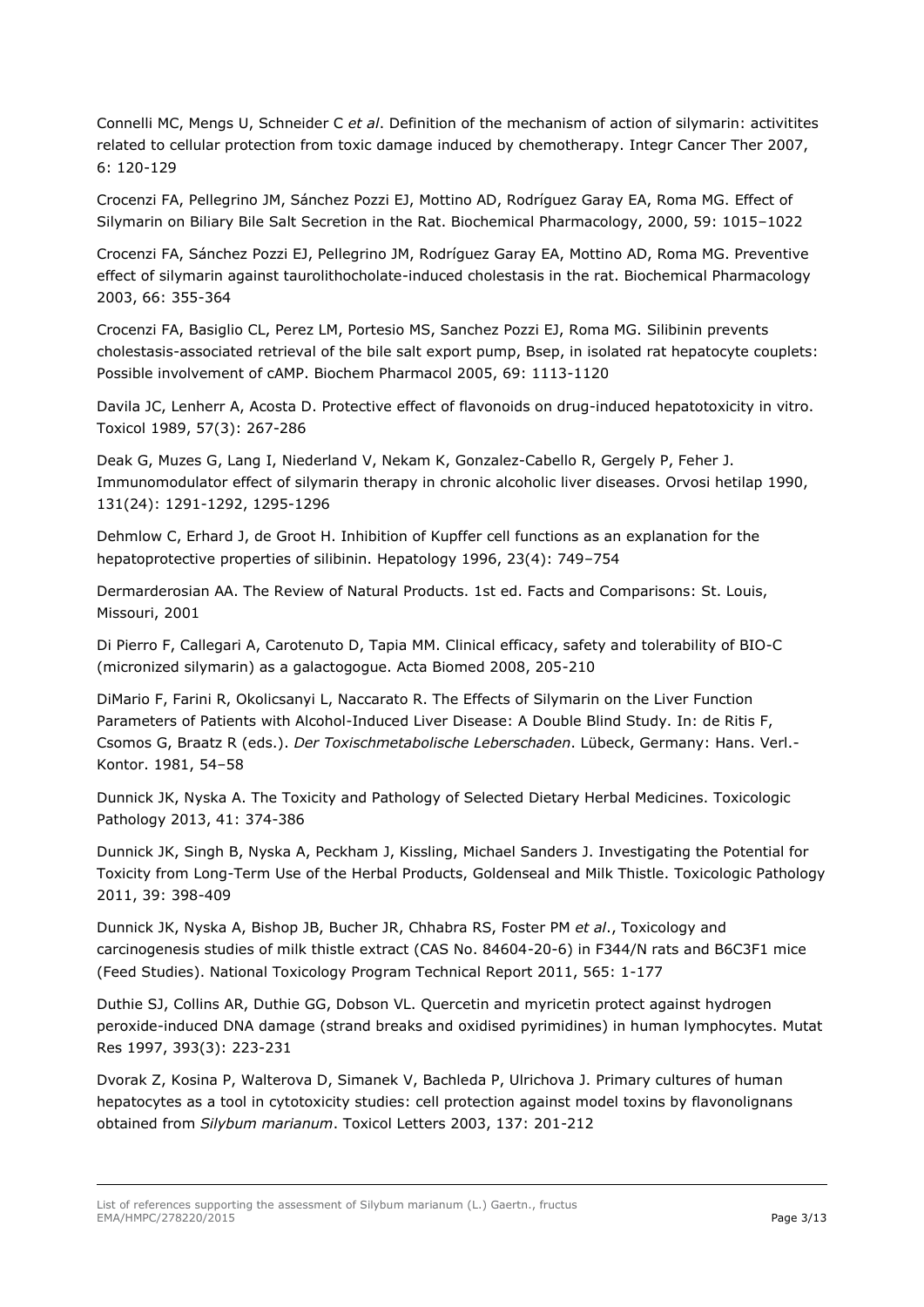El-Kamary SS, Shardell MD, Adel-Hamid M, Ismail S, El-Ateek M, Metwally M, Mikkhail N, Hashem M, Mousa A, Aboul-Fotouh A, El-Kassas M, Esmat G, Strickland GT. A randomized controlled trial to assess the safety and efficacy of silymarin on symptoms, signs and biomarkers of acute hepatitis. Phytomedicine 2009, 16: 391-400

El-Shitany MA, Hegazi S, El-Desoku K. Evidences for antiosteoporotic and selective estrogen receptor modulator activity of silymarin compared with ethinylestradiol in ovariectomized rats. Phytomedicine 2010, 17: 116-125

ESCOP Monographs 2<sup>nd</sup> ed. Milk thistle. European Scientific Cooperative on Phytotherapy, editor. Thieme, Stuttgart 2009, 229-248

European Pharmacopoeia 7<sup>th</sup> Edition 2012 (7.5). Milk Thistle Ref. 1860

European Pharmacopoeia 7<sup>th</sup> Edition 2012 (7.5). Milk Thistle extract; Ref. 2071)

[Favari L,](http://www.ncbi.nlm.nih.gov/pubmed/?term=Favari%20L%5BAuthor%5D&cauthor=true&cauthor_uid=9078581) [Pérez-Alvarez V.](http://www.ncbi.nlm.nih.gov/pubmed/?term=P%C3%A9rez-Alvarez%20V%5BAuthor%5D&cauthor=true&cauthor_uid=9078581) Comparative effects of colchicine and silymarin on CCl4-chronic liver damage in rats. [Arch Med Res](http://www.ncbi.nlm.nih.gov/pubmed/9078581) 1997, 28(1): 11-17

Feher I *et al*. Liver protection of silymarin therapy in chronic alcoholic liver diseases. Orv Hetil 1989, 130: 2723-2727

Ferenci P, Dragosics B, Dittrich H *et al*. Randomized controlled trial of silymarin treatment in patients with cirrhosis of the liver. J Hepatology 1989, 9: 105-113

[Filipe PM,](http://www.ncbi.nlm.nih.gov/pubmed/?term=Filipe%20PM%5BAuthor%5D&cauthor=true&cauthor_uid=9587488) [Fernandes AC,](http://www.ncbi.nlm.nih.gov/pubmed/?term=Fernandes%20AC%5BAuthor%5D&cauthor=true&cauthor_uid=9587488) [Silva JN,](http://www.ncbi.nlm.nih.gov/pubmed/?term=Silva%20JN%5BAuthor%5D&cauthor=true&cauthor_uid=9587488) [Freitas JP,](http://www.ncbi.nlm.nih.gov/pubmed/?term=Freitas%20JP%5BAuthor%5D&cauthor=true&cauthor_uid=9587488) [Manso CF.](http://www.ncbi.nlm.nih.gov/pubmed/?term=Manso%20CF%5BAuthor%5D&cauthor=true&cauthor_uid=9587488) Effect of silibinin on oxidative damage of blood constituents. C R Seances Soc Biol Fil 1997, 191(5-6): 821-835

Fintelmann V., Albert A. The therapeutic activity of Legalon® in toxic hepatic disorders demonstrated in a double-blind trial. [Nachweis der therapeutischen Wirksamkeit von Legalon bei toxischen Lebererkrankungen im Doppelblindversuch] Therapiewoche 1980, 30: 5589-5594

Fintelmann V. Serumcholinesterase and other liver enzymes in postsurgical conditions [Postoperatives Verhalten der Serumcholinesterase und anderer Leberenzyme]. Med Klinik 1973, 68: 809-815

Freedman ND, Curto TM, Morishima C, *et al*. HALT-C Trial Group. Silymarin use and liver disease progression in the Hepatitis C Antiviral Long-Term Treatment Against Cirrhosis trial. Aliment Pharmacol Ther 2011, 33(1): 127–137

French Pharmacopoeia for homeopathic preparations. 1989

Fried MW, Navarro VJ, Afdhal N, Belle SH, Wahed AS, Hawke RL, Doo E, Meyers CM, Rajender Reddy K. Effect of Silymarin (Milk Thistle) on Liver Disease in Patients With Chronic Hepatitis C Unsuccessfully Treated With Interferon Therapy: A Randomized Controlled Trial. JAMA 2012, 308(3): 274–282

Fuchs EC, Gressner AM, Weyhenmeyer R, Weiner OH. Effects of Silibinin and Silibininderivates on Hepatic Stellate Cells and Myofibroblasts. Hepatology 1995, 22: 866A

Fuchs EC, Weyhenmeyer R, Weiner OH. Effects of silibinin and of a synthetic analogue on isolated rat hepatic stellate cells and myofibroblasts. Arzneimforsch Drug Res 1997, 47: 1383-1387

Galhardi F, Mesquita K, Monserrat JM, Barros DM. Effect of silymarin on biochemical parameters of oxidative stress in aged and young rat brain. Food Chem Toxicol 2009, 47: 2655–2660

Garrido A, Fairlie J, Guerra R, Campos R, Valenzuela A. The flavonoid silybin ameliorates the protective effect of ethanol on acetaminophen hepatotoxicity. Res Commun Substances Abuse 1989, 10: 193-196

List of references supporting the assessment of Silybum marianum (L.) Gaertn., fructus EMA/HMPC/278220/2015 Page 4/13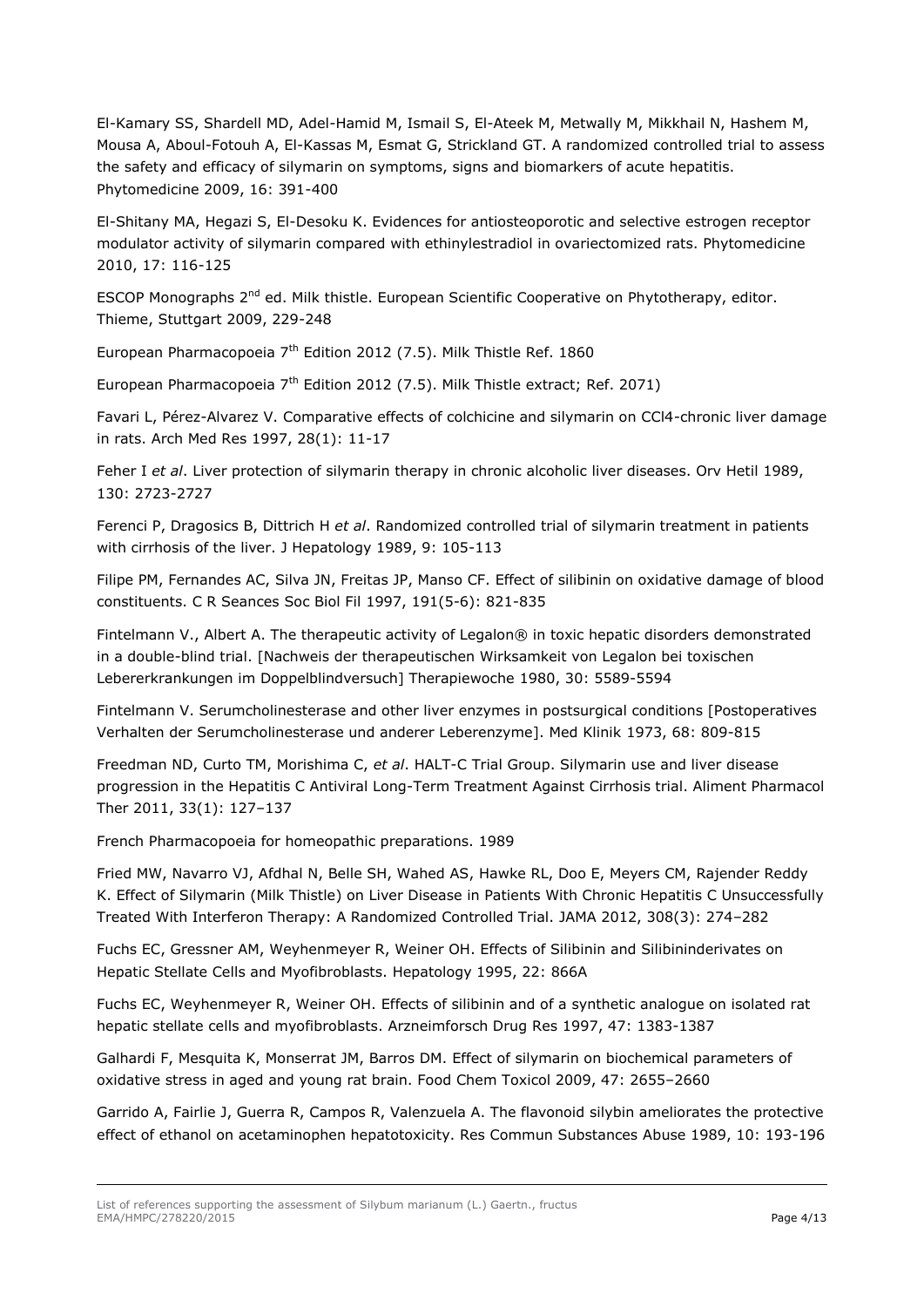Gažák R, Sedmera P, Vrbacký M, Vostálová J, Drahota Z, Marhol P, Walterová D, Křen V. Molecular mechanisms of silybin and 2,3-dehydrosilybin antiradical activity—role of individual hydroxyl groups. Free Rad Biol & Med 2009: 46, 745–758

Gažák R, Svobodova A, Psotova J, Sedmera P, Prikrylova V, Walterova V, Kren V. Oxidised derivatives of silybin and their antiradical and antioxidant activity. Bioorg Med Chem 2004, 12(21): 5677–5687,

Gebhardt R. Oxidative stress, plant-derived antioxidants and liver fibrosis. Planta Med 2002, 68(4): 289-296

Gharagozloo M, Velardi E, Bruscoli S, Agostini M, Di Sante M , Donato V, Amirghofran Z, Riccardi C. Silymarin suppress CD4+ T cell activation and proliferation: Effects on NF-\_B activity and IL-2 production. Pharmacological Research 2010, 61: 405–409

Malekinejad H, Taheri-Broujerdi M, Moradi M, Tabatabaie SH. Silymarin potentiates the antinociceptive effect of morphine in mice. Phytotherapy Research 2011, 25(2): 250–255

Gharagozloo M, Moayedi B, Zakerinia M, Hamidi M, Karimi M, Maracy M, Amirghofran Z. Combined therapy of silymarin and desferrioxamine in patients with β-thalassemia major: a randomized doubleblind clinical trial. Fundamental and Clinical Pharmacology 2009, 23: 359-365.

Gharagozloo M, Karimi M, Amirghofran Z. Immunomodulatory effects of silymarin in patients with βthalassemia major. International Immunopharmacology 2013, 16: 243–247

Gharagozloo M, Javid EN, Rezaei A, Mousavizadeh K. Silymarin Inhibits Cell Cycle Progression and mTOR Activity in Activated Human T Cells: Therapeutic Implications for Autoimmune Diseases. Basic & Clinical Pharmacology & Toxicology 2013, 112: 251–256

Gharagozloo M, Jafari S, Esmaeil N, Javid EN, Bagherpour B and Rezaei A. Immunosuppressive Effect of Silymarin on Mitogen-Activated Protein Kinase Signalling Pathway: the Impact on T Cell Proliferation and Cytokine Production. *Basic & Clinical Pharmacology & Toxicology* 2013, 113: 209–214

Gordon A, Hobbs DA, Bowden DS, Bailey MJ, Mitchell J, Francis AJP, Roberts SK. Effects of Silybum marianum on serum hepatitis C virus RNA, alanine aminotransferase levels and well-being in patients with chronic hepatitis C. J Gastroenterol Hepatol 2006, 21 (1): 275-280

Hahn G, Lehmann H, Kürten M, Uebel H, Vogel G. Zur Pharmakologie und Toxikologie von Silymarin, des antihepatotoxischen Wirkprinzipes aus Silybum marianum (L.) Gaertn. Arzneim Forsch Drug Res 1968, 18: 698-704

Hajiaghamohammadi AA, Ziaee A, Oveisi S, Masroor H. Effects of Metformin, Pioglitazone, and Silymarin Treatment on Non- Alcoholic Fatty Liver Disease: A Randomized Controlled Pilot Study. Hepatitis Monthly 2012, 12(8): e6099

[Haková H,](http://www.ncbi.nlm.nih.gov/pubmed/?term=Hakov%C3%A1%20H%5BAuthor%5D&cauthor=true&cauthor_uid=8704911) [Misúrová E.](http://www.ncbi.nlm.nih.gov/pubmed/?term=Mis%C3%BArov%C3%A1%20E%5BAuthor%5D&cauthor=true&cauthor_uid=8704911) Therapeutical effect of silymarin on nucleic acids in the various organs of rats after radiation injury. [Radiats Biol Radioecol](http://www.ncbi.nlm.nih.gov/pubmed/8704911) 1996, 36(3): 365-370

Hammerl H, Pichler O, Studlar M. Über die Objektivierung der Silymarinwirkung bei Lebererkrankungen. Med Klinik 1971, 66(36): 1204-1208

Hashemi SJ, Hajiani E, Sardabi EH. A Placebo-Controlled Trial of Silymarin in Patients with Nonalcoholic Fatty Liver Disease. Hepatitis Monthly 2009, 9(4): 265-270

Hawke RL, Schrieber SJ, Soule TA, Wen Z, Smith PC, Reddy KR, Wahed AS, Belle SH, Afdhal NH, Navarro VJ, *et al*. SyNCH Trial Group. Silymarin ascending multiple oral dosing phase I study in noncirrhotic patients with chronic hepatitis C. J Clin Pharmacol 2010, 50: 434–449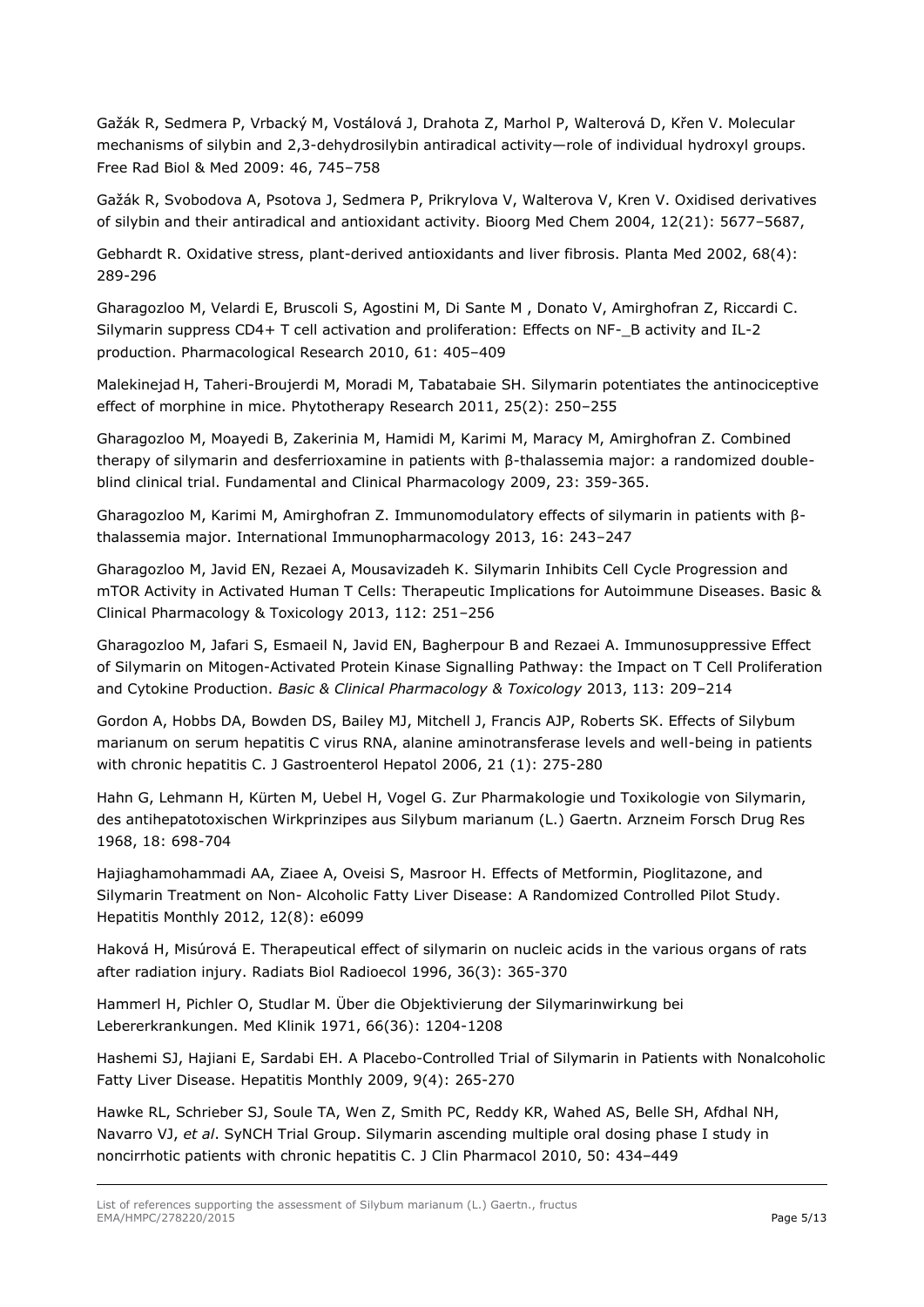Homeopathic Pharmacopoeia of India (Vol. I, pp. 94, 1971) (Varma *et al*., 1980).

Hruby C. Silibinin in the treatment of death cap fungus poisoning. *Forum* 1984, 6: 23–26

Hruby K, *et al*. Chemotherapy of *Amanita phalloides* poisoning with intravenous silibinin. Hum Toxicol 1983, 2: 183-195

Huseini HF, Larijani B, Heshmat R, Fakhrzadeh H, Radjabipour B, Toliat T, Raza M. The efficacy of *Silybum marianum* (L.) Gaertn. (Silymarin) in the treatment of type II diabetes: A randomized, double-blind, placebo-controlled, clinical trial. Phytother Res 2006, 20(12): 1036-1039

[Hussain SA.](http://www.ncbi.nlm.nih.gov/pubmed/?term=Hussain%20SA%5BAuthor%5D&cauthor=true&cauthor_uid=17887949) Silymarin as an adjunct to glibenclamide therapy improves long-term and postprandial glycemic control and body mass index in type 2 diabetes. [J Med Food](http://www.ncbi.nlm.nih.gov/pubmed/17887949) 2007, 10(3): 543-547

[Hutchinson C,](http://www.ncbi.nlm.nih.gov/pubmed/?term=Hutchinson%20C%5BAuthor%5D&cauthor=true&cauthor_uid=20628405) [Bomford A,](http://www.ncbi.nlm.nih.gov/pubmed/?term=Bomford%20A%5BAuthor%5D&cauthor=true&cauthor_uid=20628405) [Geissler CA.](http://www.ncbi.nlm.nih.gov/pubmed/?term=Geissler%20CA%5BAuthor%5D&cauthor=true&cauthor_uid=20628405) The iron-chelating potential of silybin in patients with hereditary haemochromatosis. [Eur J Clin Nutr](http://www.ncbi.nlm.nih.gov/pubmed/?term=Hutchinson+2010+silymarin) 2010, 64(10): 1239-1241

[Jeong DH,](http://www.ncbi.nlm.nih.gov/pubmed/?term=Jeong%20DH%5BAuthor%5D&cauthor=true&cauthor_uid=15754394) [Lee GP,](http://www.ncbi.nlm.nih.gov/pubmed/?term=Lee%20GP%5BAuthor%5D&cauthor=true&cauthor_uid=15754394) [Jeong WI,](http://www.ncbi.nlm.nih.gov/pubmed/?term=Jeong%20WI%5BAuthor%5D&cauthor=true&cauthor_uid=15754394) [Do SH,](http://www.ncbi.nlm.nih.gov/pubmed/?term=Do%20SH%5BAuthor%5D&cauthor=true&cauthor_uid=15754394) [Yang HJ,](http://www.ncbi.nlm.nih.gov/pubmed/?term=Yang%20HJ%5BAuthor%5D&cauthor=true&cauthor_uid=15754394) [Yuan DW,](http://www.ncbi.nlm.nih.gov/pubmed/?term=Yuan%20DW%5BAuthor%5D&cauthor=true&cauthor_uid=15754394) [Park HY,](http://www.ncbi.nlm.nih.gov/pubmed/?term=Park%20HY%5BAuthor%5D&cauthor=true&cauthor_uid=15754394) [Kim KJ,](http://www.ncbi.nlm.nih.gov/pubmed/?term=Kim%20KJ%5BAuthor%5D&cauthor=true&cauthor_uid=15754394) [Jeong KS.](http://www.ncbi.nlm.nih.gov/pubmed/?term=Jeong%20KS%5BAuthor%5D&cauthor=true&cauthor_uid=15754394) Alterations of mast cells and TGF-beta1 on the silymarin treatment for CCl(4)-induced hepatic fibrosis. World J Gastroenterol 2005, 11(8):1141-1148

Jia JD, Bauer M, Cho JJ, Ruehl M, Milani S, Boigk G, Riecken EO, Schuppan D. Antifibrotic effect of silymarin in rat secondary biliary fibrosis is mediated by downregulation of procollagen a1(I) and TIMP-1. Journal of Hepatology 2001, 35: 392–398

Kalantari H, Shahshahan Z, Hejazi M, Ghafghazi T, Sebghatolahi V. Effects of *Silybum marianum* on patients with chronic hepatitis C. J of research in Medical Sciences 2011, 6(3): 287-290

Kang JS, Park S, Yang K, Kima HM. Silymarin inhibits TNF-K-induced expression of adhesion molecules in human umbilical vein endothelial cells. FEBS Letters 2003, 550: 89-93

Katiyar SK, Mantena SK, Meeran SM. Silymarin protects epidermal keratinocytes from ultraviolet radiation-induced apoptosis and DNA damage by nucleotide excision repair mechanism. PLOS 2011, 6: e21410

Kim Y, Kim E, Lee E, *et al*. Comparative bioavailability of silibinin in healthy male volunteers. Int J Clin Pharmacol Ther 2003, 41: 593-596

Kim S, Choi JH, Lim HI, Lee SK, Kim WW, Kim JS, Kim JH, Choe JH, Yang JH, Nam SJ, Lee JE. Silibinin prevents TPA-induced MMP-9 expression and VEGF secretion by inactivation of the Raf/MEK/ERK pathway in MCF-7 human breast cancer cells. Phytomedicine 2009, 16(6-7): 573-580

Köksal E, Gülcin I, Beyza S, Sarikaya O, Bursal E. In vitro antioxidant activity of silymarin. J Enzyme Inhib Med Chem 2009, 24: 395-405

Kroncke KD, Fricert G, Meier PJ, Gerok W, Wieland T, Kurz G. Alphaamanitin into hepatocytes. J Biol Chem 1986, 261: 12562-12567

Kurz-Dimitrowa D. Preservation of liver function in psychiatric patients receiving long-term treatment with psychopharmaceuticals. [Leberschutzbehandlung psychiatrisch-neurologischer Patienten bei Langzeittherapie mit Psychopharmaka]. Z Präklin Geriatr 1971, 9: 275-277 Ladas EJ, Kroll DJ, Oberlies NH, Cheng B, Ndao DH, Rheingold SR, Kelly KM. A randomized, controlled, double-blind, pilot-study of milk thistle for the treatment of hepatotoxicity in childhood acute lymphoblastic leukemia (ALL). Cancer 2010, 116(2): 506-513

List of references supporting the assessment of Silybum marianum (L.) Gaertn., fructus EMA/HMPC/278220/2015 Page 6/13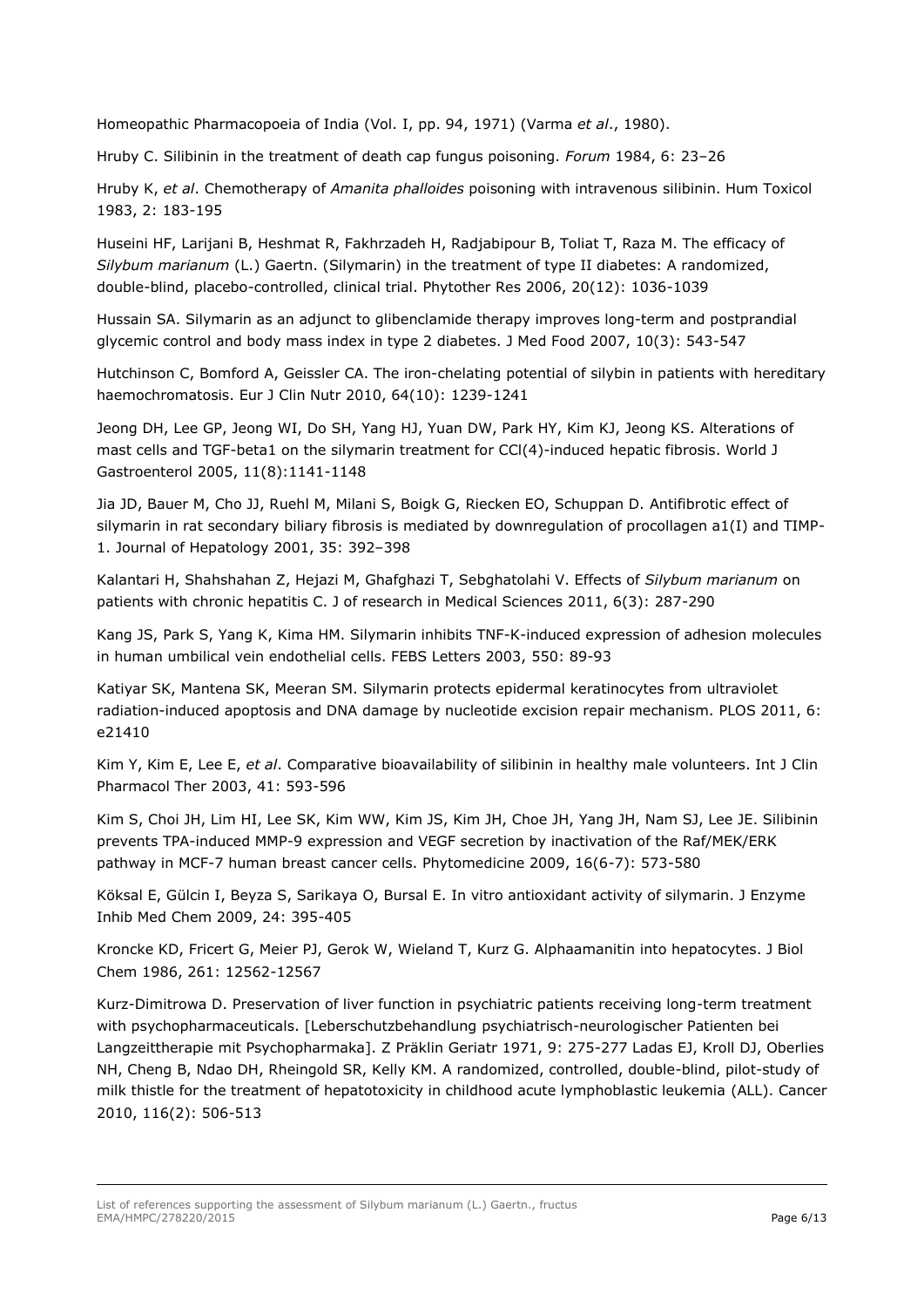Láng I, Nékám K, Deák G, Müzes G, Gonzales-Cabello R, Gergely P, Csomós G, Fehér J. [Immunomodulatory and hepatoprotective effects of in vivo treatment with free radical scavengers.](http://www.ncbi.nlm.nih.gov/pubmed/1983711) Ital J Gastroenterol 1990, 22(5): 283-287

Lee D, Liu Y. Molecular structure and stereochemistry of Silybin A, silybin B, isosilybin A, and isosilybin B, isolated from *Silybum marianum* (Milk Thistle). J Nat Prod 2003, 66: 1171-1174

Lettéron P, *et al*. Mechanism for the protective effects of silymarin against carbon tetrachloride-induced lipid peroxidation and hepatotoxicity in mice. Biochem Pharmacol 1990, 39: 2027-2034

Lieber CS, Leo MA, Cao Q, *et al*. Silymarin retards [the progression of alcohol-induced hepatic fibrosis in](http://apps.webofknowledge.com/full_record.do?product=UA&search_mode=GeneralSearch&qid=8&SID=V1s2UmFRSR9juSli8cw&page=1&doc=1)  [baboons.](http://apps.webofknowledge.com/full_record.do?product=UA&search_mode=GeneralSearch&qid=8&SID=V1s2UmFRSR9juSli8cw&page=1&doc=1) Journal of Clinical Gastroenterology 2003, 37(4): 336-339

Lirussi F, Beccarello A, Zanette G, De Monte A, Donadon V, Velussi M, Crepaldi G. Silybin-ßcyclodextrin in the treatment of patients with diabetes mellitus and alcoholic liver disease. Efficacy study of a new preparation of an antioxidant agent. Diab Nutr Metab 2002, 15: 222-231

[Locher R](http://www.ncbi.nlm.nih.gov/pubmed/?term=Locher%20R%5BAuthor%5D&cauthor=true&cauthor_uid=9553679) [Suter PM,](http://www.ncbi.nlm.nih.gov/pubmed/?term=Suter%20PM%5BAuthor%5D&cauthor=true&cauthor_uid=9553679) [Weyhenmeyer R,](http://www.ncbi.nlm.nih.gov/pubmed/?term=Weyhenmeyer%20R%5BAuthor%5D&cauthor=true&cauthor_uid=9553679) [Vetter W.](http://www.ncbi.nlm.nih.gov/pubmed/?term=Vetter%20W%5BAuthor%5D&cauthor=true&cauthor_uid=9553679) Inhibitory action of silibinin on low density lipoprotein oxidation. [Arzneimittelforschung 1](http://www.ncbi.nlm.nih.gov/pubmed/?term=locher+1998+silymarin)998, 48(3): 236-239

Loguercio C, Festi D. Silybin and the liver: from basic research to clinical practice. World J Gastroenterol 2011, 17:2288–2301

Lucena MI, Andrade RJ, de la Cruz JP, Rodríguez-Mendizábal M, Blanco E, Sánchez de la Cuesta F. Effects of silymarin MZ-80 on oxidative stress in patients with alcoholic cirrhosis. Results of a randomized, double-blind, placebo-controlled clinical study. International Journal of Clinical Pharmacology and Therapy 2002, 40(1): 2-8

Magliulo E, *et al*. Studies on the regenerative capacity of the liver in rats subjected to partial hepatectomy and treated with silymarin. Arzneimittelforschung 1978, 23: 161-167

Malekinejad H, Taheri-Broujerdi M, Moradi M, Tabatabaie SH. Silymarin Potentiates the Antinociceptive Effect of Morphine in Mice. Phytother Res 2011, 25: 250–255

[Malewicz B,](http://www.ncbi.nlm.nih.gov/pubmed/?term=Malewicz%20B%5BAuthor%5D&cauthor=true&cauthor_uid=16597642) [Wang Z,](http://www.ncbi.nlm.nih.gov/pubmed/?term=Wang%20Z%5BAuthor%5D&cauthor=true&cauthor_uid=16597642) [Jiang C,](http://www.ncbi.nlm.nih.gov/pubmed/?term=Jiang%20C%5BAuthor%5D&cauthor=true&cauthor_uid=16597642) [Guo J,](http://www.ncbi.nlm.nih.gov/pubmed/?term=Guo%20J%5BAuthor%5D&cauthor=true&cauthor_uid=16597642) [Cleary MP,](http://www.ncbi.nlm.nih.gov/pubmed/?term=Cleary%20MP%5BAuthor%5D&cauthor=true&cauthor_uid=16597642) [Grande JP,](http://www.ncbi.nlm.nih.gov/pubmed/?term=Grande%20JP%5BAuthor%5D&cauthor=true&cauthor_uid=16597642) [Lü J.](http://www.ncbi.nlm.nih.gov/pubmed/?term=L%C3%BC%20J%5BAuthor%5D&cauthor=true&cauthor_uid=16597642) Enhancement of mammary carcinogenesis in two rodent models by silymarin dietary supplements. Carcinogenesis 2006, 27(9): 1739-1747

Marena C, Lampertico M. Preliminary clinical development of silipide: A new complex of silybin in toxic liver disorders. Planta medica 1991, 57: 124-125

Mariendistelfrüchtetrockenextrakt – Cardui mariae fructus extractum siccum (DAB 2003)

Martindale: The Extra Pharmacopoeia (29th edition). The Pharmaceutical Press, London (2009)

Materia Medica Vegetabilis (Steinmetz, 1997) for Herba Cardui Mariae (number 295)

Mayer KE, Myers RP, Lee SS. Silymarin treatment of viral hepatitis: a systematic review. Journal of viral hepatitis 2005, 12(6): 559-567

Mehta RG, Moon RC. Characterization of effective chemopreventive agents in mammary gland *in vitro*  using an initiation-promotion protocol. Anticancer Res 1991, 11(2): 593-596

Mereish KA, Solow R. Effect of antihepatotoxic agents against microcystin-LR toxicity in cultured rat hepatocytes. Pharm Res 1990, 7(3): 256-259

List of references supporting the assessment of Silybum marianum (L.) Gaertn., fructus EMA/HMPC/278220/2015 Page 7/13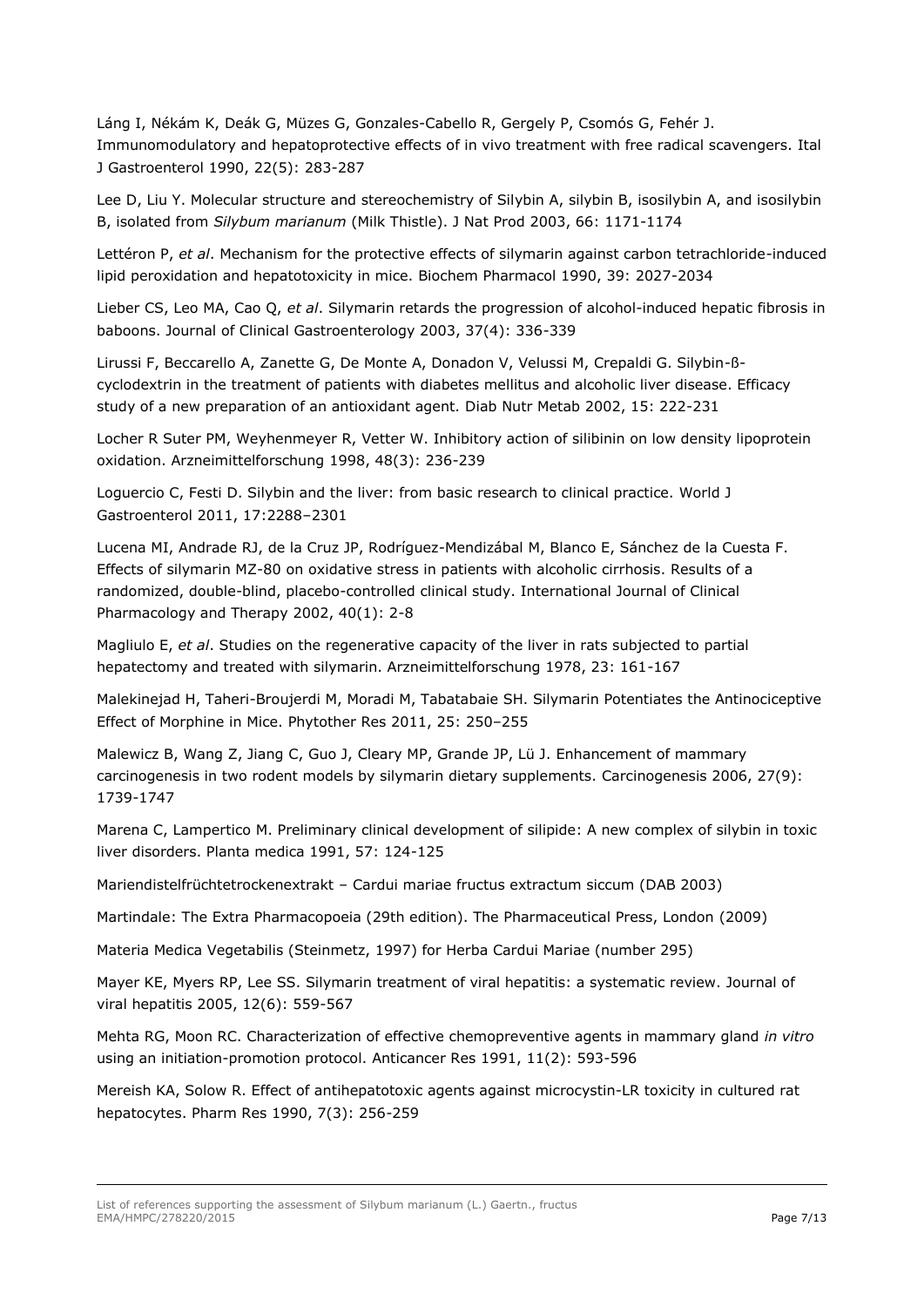Mereish KA, Bunner DL, Ragland DR, Creasia DA. Protection against microcystin-LR-induced hepatotoxicity by silymarin: biochemistry, histopathology, and lethality. Pharm Res 1991, 8(2): 273- 277

Meroni PL, Barcellini W, Borghi MO, Vismara A, Ferraro G, Ciani D, Zanussi C. [Silybin inhibition of](http://www.ncbi.nlm.nih.gov/pubmed/3265704)  [human T-lymphocyte activation.](http://www.ncbi.nlm.nih.gov/pubmed/3265704) Int J Tissue React 1988, 10(3):177-181

Miadonna A, Tedeschi A, Leggieri E, Lorini M, Froldi M, Zanussi C. Effects of silybin on histamine release from human basophil leucocytes. Br J Clin Pharmac 1987, 24: 747-752

British Herbal Compendium 2006. Milk thistle fruit, 282-289

Miller CH, Hamilton SM; Teel RW. Effects of compounds of plant origin on the mutagenicity and metabolism of the tobacco.sepecific nitrosamine NNK. Phytotherapy res 1994, 8: 342-347

Mills S & Bone K, Eds. St Mary's thistle. *In* Principles and Practice of Phtytotherapy, Modern Herbal Medicine. Churchill Livingstone, London. 2000, 553-562

Mills E, Wilson K, Clarke M, *et al*. Milk thistle and indinavir: a randomized controlled pharmacokinetics study and meta-analysis. Eur J Clin Pharmacol 2005, 61: 1-7

[Moayedi B,](http://www.ncbi.nlm.nih.gov/pubmed/?term=Moayedi%20B%5BAuthor%5D&cauthor=true&cauthor_uid=23278124) [Gharagozloo M,](http://www.ncbi.nlm.nih.gov/pubmed/?term=Gharagozloo%20M%5BAuthor%5D&cauthor=true&cauthor_uid=23278124) [Esmaeil N,](http://www.ncbi.nlm.nih.gov/pubmed/?term=Esmaeil%20N%5BAuthor%5D&cauthor=true&cauthor_uid=23278124) [Maracy MR,](http://www.ncbi.nlm.nih.gov/pubmed/?term=Maracy%20MR%5BAuthor%5D&cauthor=true&cauthor_uid=23278124) [Hoorfar H,](http://www.ncbi.nlm.nih.gov/pubmed/?term=Hoorfar%20H%5BAuthor%5D&cauthor=true&cauthor_uid=23278124) [Jalaeikar M.](http://www.ncbi.nlm.nih.gov/pubmed/?term=Jalaeikar%20M%5BAuthor%5D&cauthor=true&cauthor_uid=23278124) A randomized double-blind, placebo-controlled study of therapeutic effects of silymarin in β-thalassemia major patients receiving desferrioxamine. [Eur J Haematol 2](http://www.ncbi.nlm.nih.gov/pubmed/?term=moayedi+milk+thistle)013, 90(3): 202-209

Morelli I. Costituenti del Silybum marianum e loro impiego in terapia. Boll Chim Farm 1978, 117: 258- 267

[Mourelle M,](http://www.ncbi.nlm.nih.gov/pubmed/?term=Mourelle%20M%5BAuthor%5D&cauthor=true&cauthor_uid=1847733) [Franco MT.](http://www.ncbi.nlm.nih.gov/pubmed/?term=Franco%20MT%5BAuthor%5D&cauthor=true&cauthor_uid=1847733) Erythrocyte defects precede the onset of CCl4-induced liver cirrhosis. Protection by silymarin. [Life Sci 1](http://www.ncbi.nlm.nih.gov/pubmed/1847733)991, 48(11): 1083-1090

[Mourelle M,](http://www.ncbi.nlm.nih.gov/pubmed/?term=Mourelle%20M%5BAuthor%5D&cauthor=true&cauthor_uid=3230245) [Favari L,](http://www.ncbi.nlm.nih.gov/pubmed/?term=Favari%20L%5BAuthor%5D&cauthor=true&cauthor_uid=3230245) [Amezcua JL.](http://www.ncbi.nlm.nih.gov/pubmed/?term=Amezcua%20JL%5BAuthor%5D&cauthor=true&cauthor_uid=3230245) Protection against thallium hepatotoxicity by silymarin. [J Appl](http://www.ncbi.nlm.nih.gov/pubmed/3230245)  [Toxicol 1](http://www.ncbi.nlm.nih.gov/pubmed/3230245)988, 8(5): 351-354

Münter K, Mayer D, Faulstich H. Characterization of a transporting system in rat hepatocytes. Studies with competitive and non-competitive inhibitors of phalloidin transport. Biochim Biophys Acta 1986, 860: 91-98

Muriel P, Moreno MG. Effects of silymarin and vitamins E and C on liver damage induced by prolonged biliary obstruction in the rat. Basic Clin Pharmacol Toxicol 2004, 94: 99-104

Muriel P, Mourelle M. Prevention by silymarin of membrane alterations in acute CCI4 liver damage. Journal of Applied Toxicology 1990, 10: 275-279

Muriel P, Garciapina T, Perez-Alvarez V, Mourelle M. Silymarin protects against paracetamol-induced lipid peroxidation and liver damage. J Appl Toxicol 1992, 12(6): 439-442

Müzes G, Deak G, Lang I, [Nekam K,](http://apps.webofknowledge.com/OneClickSearch.do?product=UA&search_mode=OneClickSearch&excludeEventConfig=ExcludeIfFromFullRecPage&SID=V2zVfc7FUaEegEMZiLP&field=AU&value=Nekam%2C+K) [Niederland V,](http://apps.webofknowledge.com/OneClickSearch.do?product=UA&search_mode=OneClickSearch&excludeEventConfig=ExcludeIfFromFullRecPage&SID=V2zVfc7FUaEegEMZiLP&field=AU&value=Niederland%2C+V) [Feher J](http://apps.webofknowledge.com/OneClickSearch.do?product=UA&search_mode=OneClickSearch&excludeEventConfig=ExcludeIfFromFullRecPage&SID=V2zVfc7FUaEegEMZiLP&field=AU&value=Feher%2C+J) *et al*. Effect of silimarin (Legalon) therapy on the antioxidant defense mechanism and lipid peroxidation in alcoholic liver disease (double blind protocol). Orvosi hetilap 1990, 131(16): 863-866

Nassuato G, Iemmolo R, Strazzabosco M, *et al*. Effect of Silibinin on biliary lipid composition experimental and clinical study. J Hepatology 1991, 12: 290-295

Navarro C, Montilla P. Interés terapéutico del fruto cardo mariano. Revista de Fitoterapia 2012, 12(2): 101-116

List of references supporting the assessment of Silybum marianum (L.) Gaertn., fructus EMA/HMPC/278220/2015 Page 8/13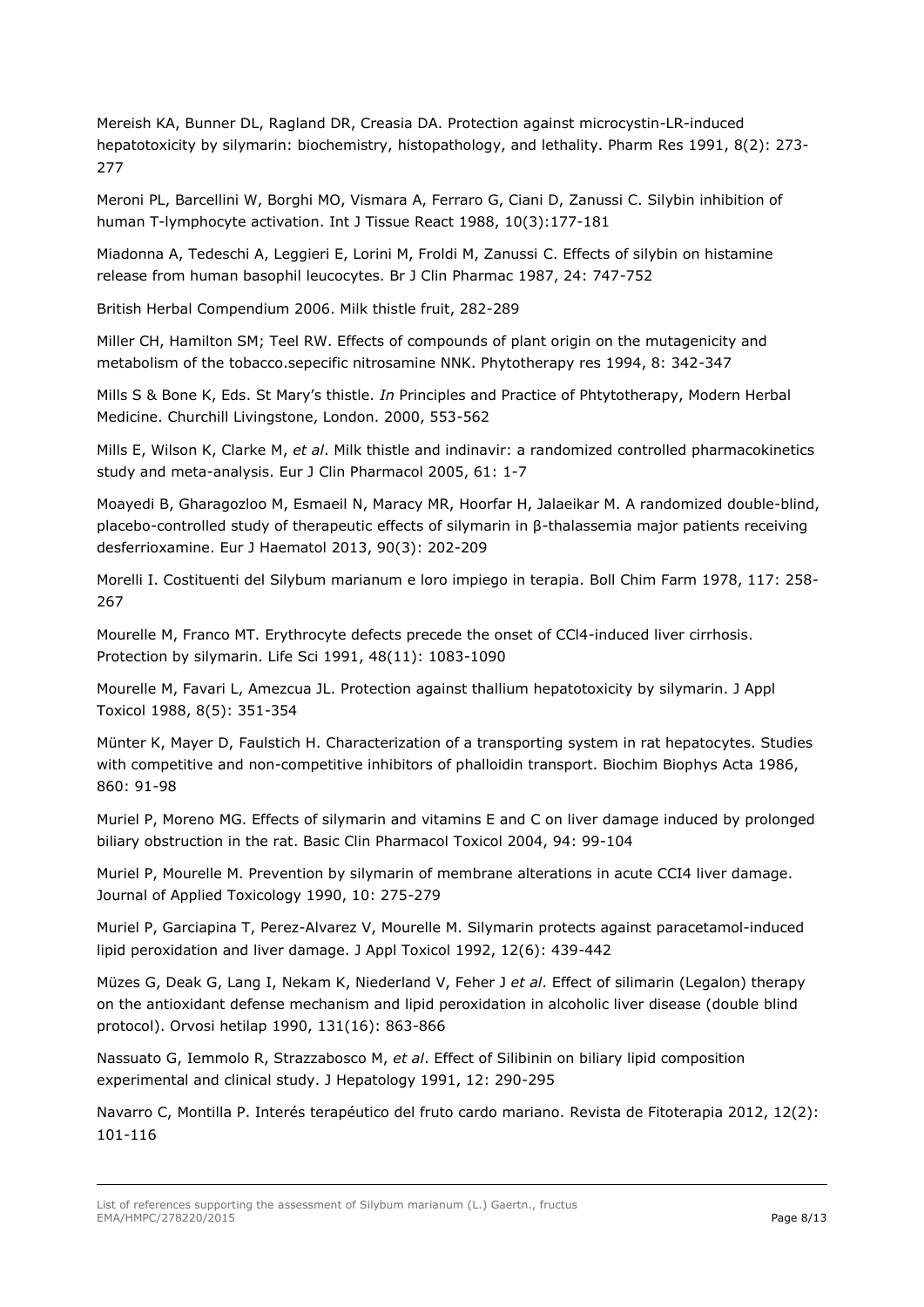Palasciano G, *et al*. The effect of silymarin on plasma levels of malondialdehyde in patients receiving long-term treatment with psychotropic drugs. Curr Ther Res Clin Exp 1994, 55: 537-545

Pandey GP, Srivastava DN. Phytochemical and acute toxiticy studies of *Silybum marianum* and *Wedelia calendulacea*. Indian Vet J 1990, 67(8): 773-776

Pares A, Planas R, Torres M, *et al*. Effects of silymarin in alcoholic patients with cirrhosis of the liver: results of a controlled, double-blind, randomized and multicenter trial. J Hepatology 1998, 28: 615-621

PDR for Herbal Medicines, 1st Ed. [Gruenwald](http://www.barnesandnoble.com/c/joerg-gruenwald) J, [Jaenicke C and Brendler T, Eds. P](http://www.barnesandnoble.com/c/christopher-jaenicke)hysicians Desk Reference Inc. 1998

Petronelli A, Roda E, Briganti M, Morselli Labate AM, Barbara L. Effetto della somministrazione di silimarina sui livelli dei lipidi sierici. Cl Terap. 1981, 99: 471-482

Piscitelli SC, Formentini E, Burstein AH, *et al*. Effect of milk thistle on the pharmacokinetics of indinavir in healthy volunteers. Pharmacother 2002, 22: 551-556

Polyak SJ, Morishima C, Shuhart MC, Wang CC, Liu Y, Lee DY. Inhibition of T-cell inflammatory cytokines, hepatocyte NF-kappaβ signaling and HVC infection by standardized Silymarin. Gastroenterology 2007, 132: 1925-1936

Polyak SJ, Morishima CH, Lohmann V, Pal S, Lee DYW, Liu Y, Graf TN, Oberlies NH. Identification of hepatoprotective flavonolignans from silymarin. PNAS 2010, 107: 5995-5999

Poser G. Erfahrungen mit Silymarin bei der Behandlung chronischer Lebererkrankungen. Arzneim Forsch Drug Res. 1971, 21(8): 1209-1212

Potter's New Cyclopaedia of Botanical Drugs and Preparations (1988, 2003)

Pradhan SC, Girish C. Hepatoprotective herbal drug, silymarin from experimental pharmacology to clinical medicine. Indian Journal of Medicine Research 2006, 124: 491-504

Quercia V, Pierini N, Incarnato G, Terracciano M, Papetti P. Identification and assay by HPLC of the flavonoid components of *Silybum marianum* in medicinal specialities. Fitoterapia 1980, 51(2): 83-88

Rambaldi A, Jacobs BP, Iaquinto G, Gluud C. Milk thistle for alcoholic and/or hepatitis B or C liver diseases – a systematic Cochrane hepato-biliary group. Review with meta-analyses of randomized clinical trials. Am J Gastroenterol 2005, 100: 2583-2591

Rambaldi A, Jacobs BP, Gluud C. Milk thistle for alcoholic and/or hepatitis B or C virus liver diseases. Cochrane Database of Systematic Reviews 2008, Issue 2. Chichester, UK: John Wiley & Sons, Ltd.Art. No.: CD003620. DOI: 10.1002/14651858.CD003620.pub3.

Rao [BN,](http://www.researchgate.net/profile/Nageshwar_Budha) Srinivas M, Kumar YS, Rao [YM. E](http://www.researchgate.net/profile/Srinivas_Maddi2)ffect of silymarin on the oral bioavailability of ranitidine in healthy human volunteers. [Drug Metabol and Drug Intera](http://www.researchgate.net/journal/0792-5077_Drug_metabolism_and_drug_interactions)c 2007, 22(2-3): 175-185

Rastogi R, Srivastava A, Srivastava M, Rastogi A. Hepatocurative effect of picroliv and silymarin against aflatoxin B1 induced hepatotoxicity in rats. Planta medica 2000, 66: 709-713

Realini S, Gonvers JJ, Hofstetter JR. Essai clinique de la silymarine dans les affections chroniques du foie. Schweiz Rundsch Med Prax 1975, 64: 595-598

Reddy KR, Belle SH, Fried MW, Afdhal N, Navarro VJ, Hawke RL, Wahed AS, Doo E, Meyers CM. Rationale, challenges, and participants in a Phase II trial of a botanical product for chronic hepatitis C. Clin Trials 2012, 9: 102–112

List of references supporting the assessment of Silybum marianum (L.) Gaertn., fructus EMA/HMPC/278220/2015 Page 9/13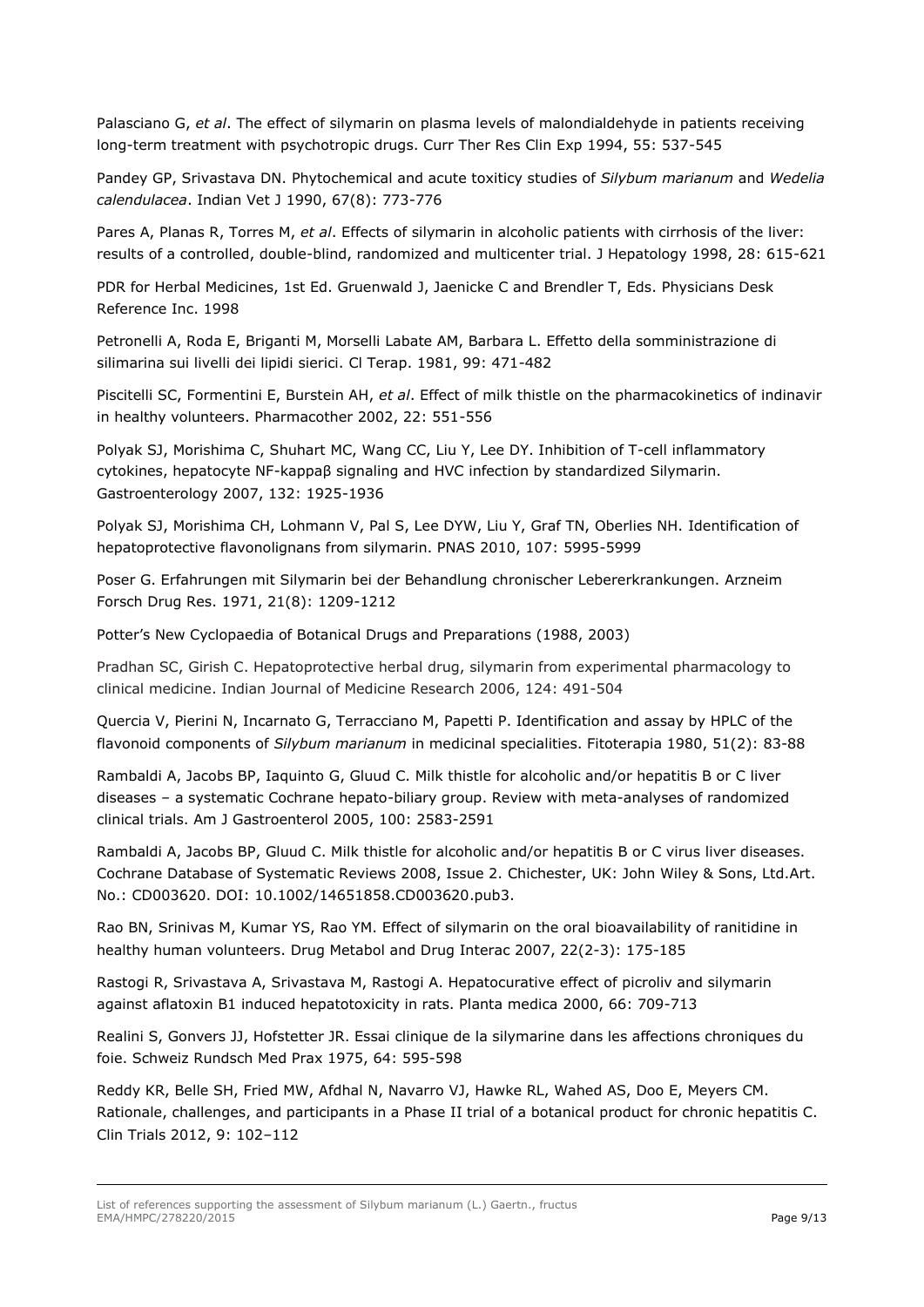Saba P, Galeone F, Salvadorini F, Guarguaglini M, Troyer C. Effetti terapeutici della silimarina nelle epatopatie croniche indottet da psicofarmaci. Gaz Med It 1976, 135: 236-251

Saller R, Meier R, Brignoli R. The use of silymarin in the treatment of liver diseases. Drugs 2001, 61(14): 2035-2063

Saller R, Melzer J, Reichling J, Brignoli R, Meier R. An updated systematic review with meta-analysis for the clinical evidence of silymarin. Forschende Komplementärmedizin 2006, 15(1): 9-20

Saller R, Melzer J, Reichling J, Brignoli R, Meier R. An updated systematic review of the pharmacology of silymarin. Forsch Komplementärmed 2007, 14: 70-80

Saller R, Brignoli R, Melzer J, Meier R. An Updated Systematic Review with Meta-Analysis for the Clinical Evidence of Silymarin. Forsch Komplementärmed 2008, 15: 9–20

Salmi HA, Sarna S. Effect of silymarin on chemical, functional, and morphological alterations of the liver. Scand J Gastroenterol 1982, 17: 517-521

Sarre H. The clinical experience regarding Silymarin in the treatment of chronic liver diseases. [in German]. *Arneimittelforschung* 1971, 21(8): 1209*–*12

Scambia G, De Vincenzo R, Ranelletti FO, Benedetti Pancini P, Ferrandina G. D'Agostino G *et al*., Antiproliferative effect of silybin on gynaecological malignancies: synergism with cisplatin and doxorubicin. Eur J Cancer 1996, 32A: 877-882

Schandalik R, *et al*. Pharmacokinetics of silibyn in bile following administration of silipide and silymarin in cholecystectomy patients. Arzneimittelforschung 1992, 42: 964-968

Schrieber SJ, Wen Z, Vourvahis M, Smith PC, Fried MW, Kashuba ADM, Hawke RL. The pharmacokinetics of silymarin is altered in patients with hepatitis c virus and nonalcoholic fatty liver disease and correlates with plasma caspase-3/7 activity. Drug Metabolism and Disposition 2008, 36(9): 1909–1916

Schrieber SJ, Hawke RL, Wen Z, Smith PC, Reddy KR, Wahed AS, Belle SH, Afdhal NH, Navarro VJ, Meyers CM, Doo E, Fried MW. differences in the disposition of silymarin between patients with nonalcoholic fatty liver disease and chronic hepatitis C. Drug Metabolism and Disposition 2011, 39(12): 2182–2190

Schuppan D, Hahn E. Clinical studies with silymarin: Fibrosis progression is the end point. Hepatology 2001, 33: 483-484

Schuppan D, Strösser W, Burkard G, Walosek G. Legalon® lessens fibrosing activity in patients with chronic liver diseases [Verminderung der Fibrosierungsaktivität durch Legalon bei chronischen Lebererkrankungen]. Z Allgemeinmed Med. 1998, 74: 577-584

Shaker E, Mahmoud H, Mna S. Silymarin, the antioxidant component and *Silybum marianum* extracts prevent liver damage. Food and Chemical Toxicology 2010, 48: 803–806

[Shear NH,](http://www.ncbi.nlm.nih.gov/pubmed/?term=Shear%20NH%5BAuthor%5D&cauthor=true&cauthor_uid=8688194) [Malkiewicz IM,](http://www.ncbi.nlm.nih.gov/pubmed/?term=Malkiewicz%20IM%5BAuthor%5D&cauthor=true&cauthor_uid=8688194) [Klein D,](http://www.ncbi.nlm.nih.gov/pubmed/?term=Klein%20D%5BAuthor%5D&cauthor=true&cauthor_uid=8688194) [Koren G,](http://www.ncbi.nlm.nih.gov/pubmed/?term=Koren%20G%5BAuthor%5D&cauthor=true&cauthor_uid=8688194) [Randor S,](http://www.ncbi.nlm.nih.gov/pubmed/?term=Randor%20S%5BAuthor%5D&cauthor=true&cauthor_uid=8688194) [Neuman MG.](http://www.ncbi.nlm.nih.gov/pubmed/?term=Neuman%20MG%5BAuthor%5D&cauthor=true&cauthor_uid=8688194) Acetaminophen-induced toxicity to human epidermoid cell line A431 and hepatoblastoma cell line Hep G2, in vitro, is diminished by silymarin. [Skin Pharmaco.](http://www.ncbi.nlm.nih.gov/pubmed/8688194) 1995, 8(6): 279-291

Singh R P, Dhanalakshmi S, Tyagi AK, Chan DCF, Agarwal C, Agarwal R. Dietary feeding of silibinin inhibits advance human prostate carcinoma growth in athymic nude mice, and increases plasma insulin-like growth factor-binding protein-3 levels. Cancer Res 2002, 62: 3063–3069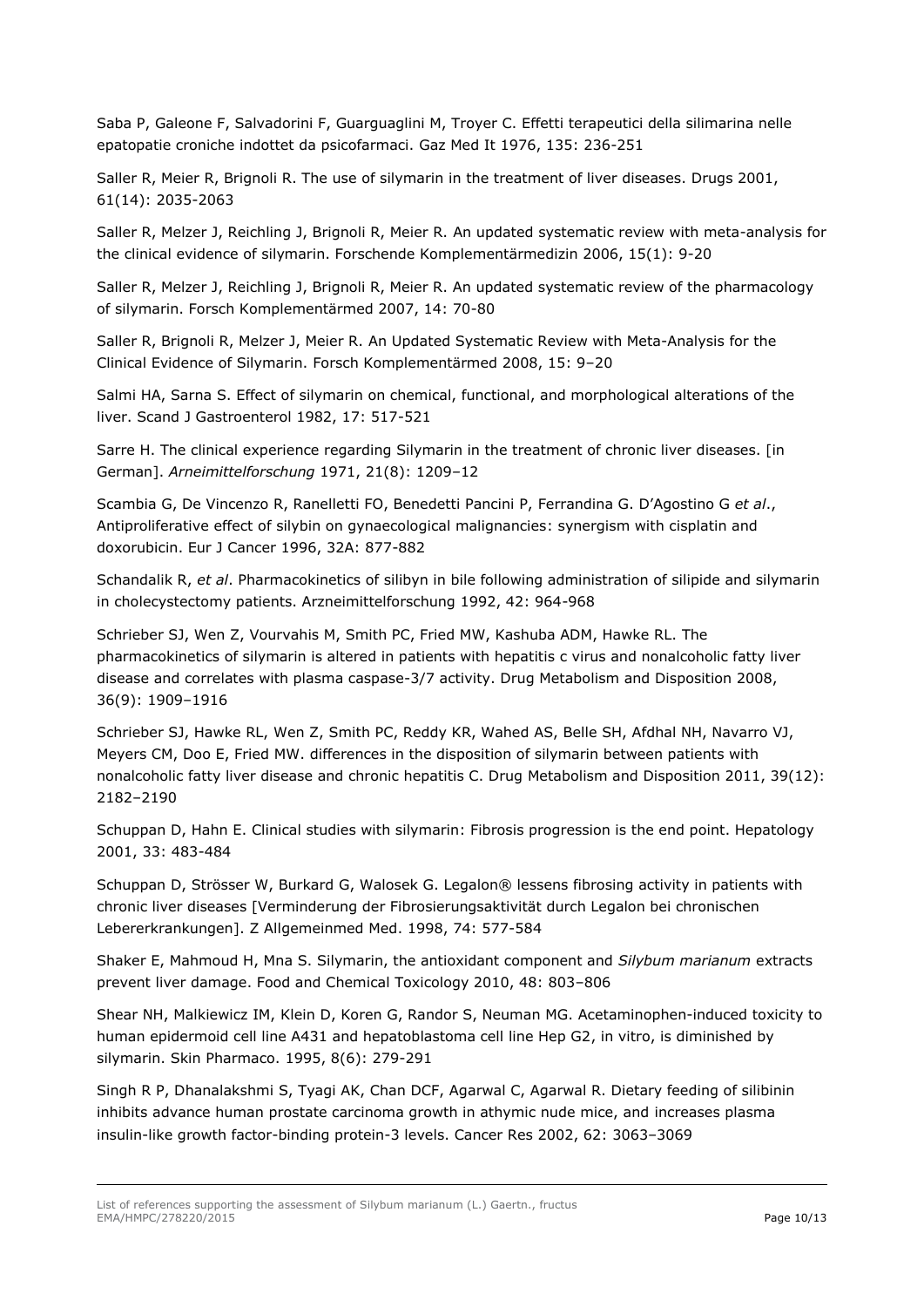Smith WA, Lauren DR, Burgrss EJ, Perry NB, Martin RJ. A silychristin isomer and variation of flavonolignan levels in milk thistle (*Silybum marianum*) fruits. Planta Med 2005, 71: 877–880

Sonnenbichler J, Zetl I. Biochemical effects of the flavonolignane silibinin on RNA protein and DNA synthesis in rat livers. Progress in Clinical and Biological Research 1986, 213: 319-331

Sonnenbichler J, Zetl I. Biochemistry of a liver drug from the thistle *Silybum marianum*. Planta medica 1992, 58: 580

Srivastava S, Srivastava AK, Srivastava S *et al*. Effect of picroliv and silymarin on liver regeneration in rats. Indian J Pharmacol 1994, 26: 19-22

[Steele VE,](http://www.ncbi.nlm.nih.gov/pubmed/?term=Steele%20VE%5BAuthor%5D&cauthor=true&cauthor_uid=2138505) [Kelloff GJ,](http://www.ncbi.nlm.nih.gov/pubmed/?term=Kelloff%20GJ%5BAuthor%5D&cauthor=true&cauthor_uid=2138505) [Wilkinson BP,](http://www.ncbi.nlm.nih.gov/pubmed/?term=Wilkinson%20BP%5BAuthor%5D&cauthor=true&cauthor_uid=2138505) [Arnold JT.](http://www.ncbi.nlm.nih.gov/pubmed/?term=Arnold%20JT%5BAuthor%5D&cauthor=true&cauthor_uid=2138505) Inhibition of transformation in cultured rat tracheal epithelial cells by potential chemopreventive agents. [Cancer Res](http://www.ncbi.nlm.nih.gov/pubmed/?term=steele+1990+silymarin) 1990, 50(7): 2068-2074

Strickland GT, Tanamly MD, Tadros F, *et al*. Two-year results of a randomized double-blinded trial evaluating silymarin for chronic hepatitis C. Digest Liver Dis 2005, 37: 542-543

Strubelt O, Siegers CP, Younes M. The influence of silybin on the hepatotoxic and hypoglycemic effects of praseodymium and other lanthanides. Arzneim Forsch Drug Res 1980, 30(10): 1690-1694

Sweetman S. 2002. Martindale: The Complete Drug Reference, 33rd ed. Pharmaceutical Press, London

Szilagi I, Tetenyi P, Antus S, Seligmann O, Chari VM, Seitz M, Wagner H. Struktur von Silandrin und Silymonin, zwei neuen Flavanolignanen aus einer weißblühenden Silybum marianum Varietät. Planta medica 1981, 43(2): 121-127

Szilard S, Szentgyorgyi O, Demeter I. Protective effect of Legalon in workers exposed to organic solvents. Acta Med Hungarica 1988, 45(2): 249-256

Tamayo C, Diamond S. Review of clinical trials evaluating safety and efficacy of milk thistle (*Silybum marianum* (L.) Gaertn.). Integr Cancer Ther 2007, (6): 146-157

Tanamly MD, *et al*. Randomised double-blinded trial evaluating silymarin for chronic hepatitis C in an Egyptian village: study description and 12-month results. Digestive and Liver Diseases 2004, 36(11): 752-759

[Tănăsescu C](http://www.ncbi.nlm.nih.gov/pubmed/?term=T%C4%83n%C4%83sescu%20C%5BAuthor%5D&cauthor=true&cauthor_uid=3072661), [Petrea S,](http://www.ncbi.nlm.nih.gov/pubmed/?term=Petrea%20S%5BAuthor%5D&cauthor=true&cauthor_uid=3072661) [Băldescu R](http://www.ncbi.nlm.nih.gov/pubmed/?term=B%C4%83ldescu%20R%5BAuthor%5D&cauthor=true&cauthor_uid=3072661), [Macarie E,](http://www.ncbi.nlm.nih.gov/pubmed/?term=Macarie%20E%5BAuthor%5D&cauthor=true&cauthor_uid=3072661) [Chiriloiu C,](http://www.ncbi.nlm.nih.gov/pubmed/?term=Chiriloiu%20C%5BAuthor%5D&cauthor=true&cauthor_uid=3072661) [Purice S.](http://www.ncbi.nlm.nih.gov/pubmed/?term=Purice%20S%5BAuthor%5D&cauthor=true&cauthor_uid=3072661) Use of the Romanian product Silimarina in the treatment of chronic liver diseases. [Med Interne](http://www.ncbi.nlm.nih.gov/pubmed/3072661) 1988, 26(4): 311-322

Teel RW. Effect of phytochemicals on the mutagenicity of the tobacco-specific nitrosamine 4- (methylnitrosamino)-1-(3-pyridil)-1-butanone (NNK) in Salmonella typhimurium strain TA 1535. Phytotherapy Res 1993, 7: 248-251

The Merk Index. Merk & Co. Inc., Whitehouse Station, N.J., U.S.A. 1976

Thelen P, Wuttke W, Jarry H, Grzmil M, Ringert RH. Inhibition of telomerase activity and secretion of prostate specific antigen by silibinin in prostate cancer cells. J Urology 2004, 171: 1934-1938

[Trappoliere M,](http://www.ncbi.nlm.nih.gov/pubmed/?term=Trappoliere%20M%5BAuthor%5D&cauthor=true&cauthor_uid=19398228) [Caligiuri A,](http://www.ncbi.nlm.nih.gov/pubmed/?term=Caligiuri%20A%5BAuthor%5D&cauthor=true&cauthor_uid=19398228) [Schmid M,](http://www.ncbi.nlm.nih.gov/pubmed/?term=Schmid%20M%5BAuthor%5D&cauthor=true&cauthor_uid=19398228) [Bertolani C,](http://www.ncbi.nlm.nih.gov/pubmed/?term=Bertolani%20C%5BAuthor%5D&cauthor=true&cauthor_uid=19398228) [Failli P,](http://www.ncbi.nlm.nih.gov/pubmed/?term=Failli%20P%5BAuthor%5D&cauthor=true&cauthor_uid=19398228) [Vizzutti F,](http://www.ncbi.nlm.nih.gov/pubmed/?term=Vizzutti%20F%5BAuthor%5D&cauthor=true&cauthor_uid=19398228) [Novo E,](http://www.ncbi.nlm.nih.gov/pubmed/?term=Novo%20E%5BAuthor%5D&cauthor=true&cauthor_uid=19398228) [di Manzano C,](http://www.ncbi.nlm.nih.gov/pubmed/?term=di%20Manzano%20C%5BAuthor%5D&cauthor=true&cauthor_uid=19398228) [Marra F,](http://www.ncbi.nlm.nih.gov/pubmed/?term=Marra%20F%5BAuthor%5D&cauthor=true&cauthor_uid=19398228) [Loguercio C,](http://www.ncbi.nlm.nih.gov/pubmed/?term=Loguercio%20C%5BAuthor%5D&cauthor=true&cauthor_uid=19398228) [Pinzani M.](http://www.ncbi.nlm.nih.gov/pubmed/?term=Pinzani%20M%5BAuthor%5D&cauthor=true&cauthor_uid=19398228) Silybin, a component of sylimarin, exerts anti-inflammatory and anti-fibrogenic effects on human hepatic stellate cells. [J Hepatol](http://www.ncbi.nlm.nih.gov/pubmed/?term=Trappoliere+2009+SILIBININ) 2009, 50(6): 1102-1111

Trinchet JC, Coste T, Levy VG, *et al*. Traitement de l´hepatite alcoolique par la silymarine. Gastroenterol Clin Biol 1989, 13: 120-124

List of references supporting the assessment of Silybum marianum (L.) Gaertn., fructus EMA/HMPC/278220/2015 **Page 11/13**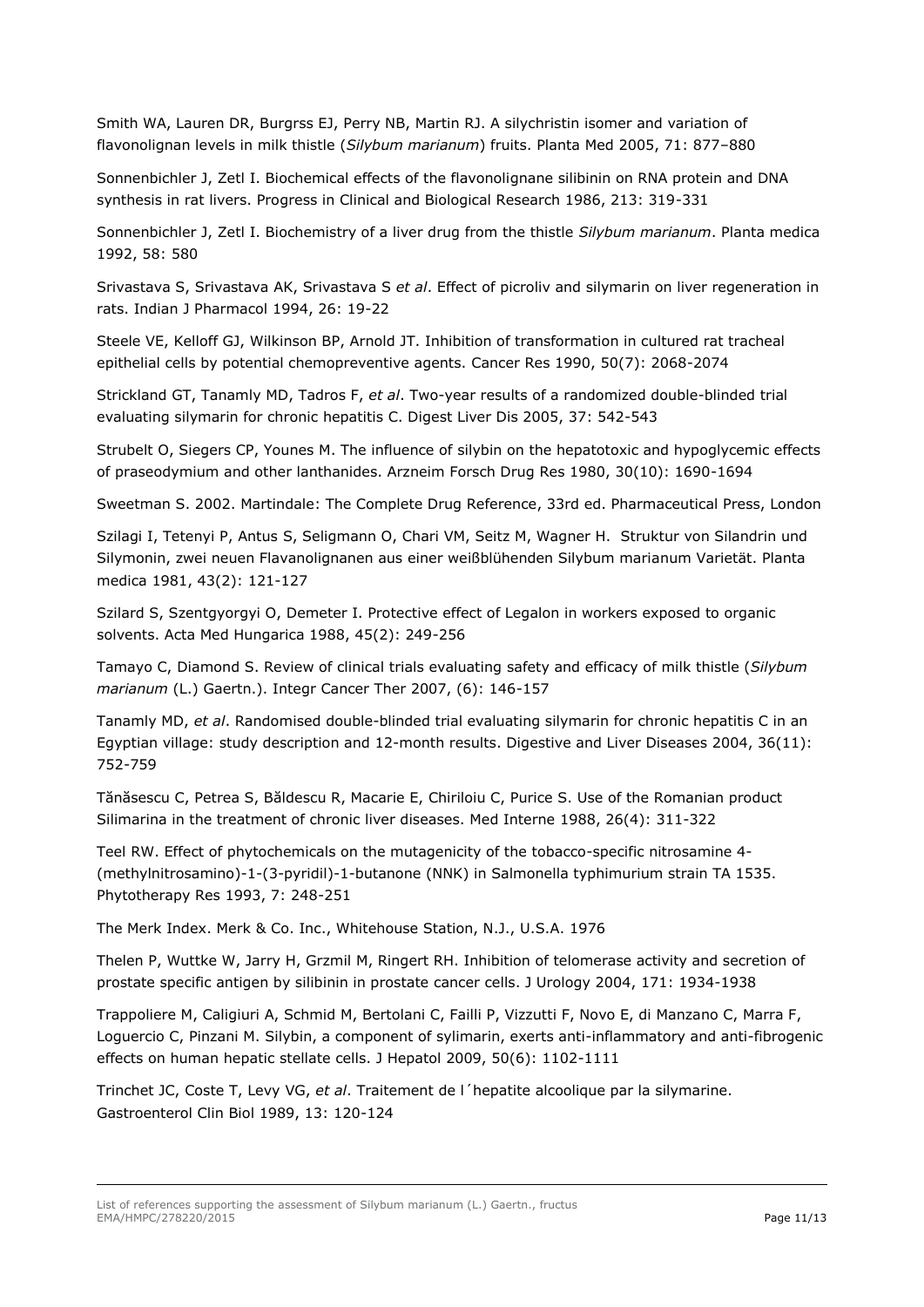[Tsai JH,](http://www.ncbi.nlm.nih.gov/pubmed/?term=Tsai%20JH%5BAuthor%5D&cauthor=true&cauthor_uid=18397225) [Liu JY,](http://www.ncbi.nlm.nih.gov/pubmed/?term=Liu%20JY%5BAuthor%5D&cauthor=true&cauthor_uid=18397225) [Wu TT,](http://www.ncbi.nlm.nih.gov/pubmed/?term=Wu%20TT%5BAuthor%5D&cauthor=true&cauthor_uid=18397225) [Ho PC,](http://www.ncbi.nlm.nih.gov/pubmed/?term=Ho%20PC%5BAuthor%5D&cauthor=true&cauthor_uid=18397225) [Huang CY,](http://www.ncbi.nlm.nih.gov/pubmed/?term=Huang%20CY%5BAuthor%5D&cauthor=true&cauthor_uid=18397225) [Shyu JC,](http://www.ncbi.nlm.nih.gov/pubmed/?term=Shyu%20JC%5BAuthor%5D&cauthor=true&cauthor_uid=18397225) [Hsieh YS,](http://www.ncbi.nlm.nih.gov/pubmed/?term=Hsieh%20YS%5BAuthor%5D&cauthor=true&cauthor_uid=18397225) [Tsai CC,](http://www.ncbi.nlm.nih.gov/pubmed/?term=Tsai%20CC%5BAuthor%5D&cauthor=true&cauthor_uid=18397225) [Liu YC.](http://www.ncbi.nlm.nih.gov/pubmed/?term=Liu%20YC%5BAuthor%5D&cauthor=true&cauthor_uid=18397225) Effects of silymarin on the resolution of liver fibrosis induced by carbon tetrachloride in rats. [J Viral Hepat](http://www.ncbi.nlm.nih.gov/pubmed/18397225) 2008, 5(7): 508- 514

Tyagi A, Bhatia N, Condon MS, Bosland MC, Agarwal C, Agarwal R. Antiproliferative and apoptotic effects of silibinin in rat prostate cancer cells. Prostate 2002, 53: 211-217

Usman M, Ahmad M, Madni AU, Akhtar N, Asghar W, Akhtar M, Atif M, Qamar-uz-zaman M. *In-vivo*  Kinetics of Silymarin (Milk Thistle) on Healthy Male Volunteers. Tropical Journal of Pharmaceutical Research 2009, 8(4): 311-316

Valenzuela A, *et al*. Selectivity of silymarin on the increase of the glutatione content in different tissues of the rat. Planta Medica 1989, 55: 420-422

[van Pelt JF,](http://www.ncbi.nlm.nih.gov/pubmed/?term=van%20Pelt%20JF%5BAuthor%5D&cauthor=true&cauthor_uid=12915515) [Verslype C,](http://www.ncbi.nlm.nih.gov/pubmed/?term=Verslype%20C%5BAuthor%5D&cauthor=true&cauthor_uid=12915515) [Crabbé T,](http://www.ncbi.nlm.nih.gov/pubmed/?term=Crabb%C3%A9%20T%5BAuthor%5D&cauthor=true&cauthor_uid=12915515) [Zaman Z,](http://www.ncbi.nlm.nih.gov/pubmed/?term=Zaman%20Z%5BAuthor%5D&cauthor=true&cauthor_uid=12915515) [Fevery J.](http://www.ncbi.nlm.nih.gov/pubmed/?term=Fevery%20J%5BAuthor%5D&cauthor=true&cauthor_uid=12915515) Primary human hepatocytes are protected against prolonged and repeated exposure to ethanol by silibinin-dihemisuccinate. [Alcohol Alcohol](http://www.ncbi.nlm.nih.gov/pubmed/12915515) 2003, 38(5): 411-414

Velussi M, Cernigoi AM, Viezzoli L, Dapas F, Caffau C, Zilli M. Silymarin reduces hyperinsulinemia, malondialdehyde levels, and daily insulin need in cirrhotic diabetic patients. Current Ther Res 1993, 53(5): 533-545

Velussi M, Cernigoi AM, DeMonte A, *et al*. Long-term (12 months) treatment with an anti-oxidant drug (silymarin) is effective on hyperinsulinemia, exogenous insulin need, and malondialdehyde levels in cirrhotic diabetic patients. J Hepatol 1997, 26(4): 871*–87*9

Vereckei A, Besch HR, Zipes DP. Combined amiodarone and silymarin treatment, but not amiodarone alone, prevents sustained atrial flutter in dogs. Journal of Cardiovascular Electrophysiology 2003, 14(8): 861-967

Wagner H, Mohan Chari V, Seitz M, Riess-Maurer I. The structure of silychristin - a 13C-NMR study. Tetrahedron Letters 1978, 4: 381-384

Wagner H. The antihepatotoxic principle of *Silybum marianum* Gaertn. Recent Develop. Chem Natur Carbon Comp 1973, 5: 51-68

Wagoner J, Negash A, Kane OJ, Martinez LE, Nahmias Y, Bourne N, *et al*. Multiple effects of silymarin on the hepatitis C virus life cycle. Hepatology 2010, 51(6): 1912-1921

Wen Z, Dumas TE, Schrieber SJ, Hawke RL, Fried MW, and Smith PC (2008) Pharmacokinetics and metabolic profile of free, conjugated, and total silymarin flavonolignans in human plasma after oral administration of milk thistle extract. Drug Metabolism and Disposition 2008, 36(1): 65–72

[Wenzel S,](http://www.ncbi.nlm.nih.gov/pubmed/?term=Wenzel%20S%5BAuthor%5D&cauthor=true&cauthor_uid=8968378) [Stolte H,](http://www.ncbi.nlm.nih.gov/pubmed/?term=Stolte%20H%5BAuthor%5D&cauthor=true&cauthor_uid=8968378) [Soose M.](http://www.ncbi.nlm.nih.gov/pubmed/?term=Soose%20M%5BAuthor%5D&cauthor=true&cauthor_uid=8968378) Effects of silibinin and antioxidants on high glucose-induced alterations of fibronectin turnover in human mesangial cell cultures. [J Pharmacol Exp Ther](http://www.ncbi.nlm.nih.gov/pubmed/?term=Wenzel+1996+silibinin) 1996, 279(3): 1520-1526

World Health Organization (WHO) monographs on selected medicinal plants. Volume 2 - Geneva, Switzerland, World Health Organization, 2002. Fructus Silybi Mariae

Woo JS, Kim TS, Park JH, Sang-Cheol ChP. Formulation and Biopharmaceutical Evaluation of Silymarin Using SMEDDS. Archives of Pharmacal Research 2007, 30(1): 82-89

Wren RC. 1988. Potter's new cyclopaedia of Botanical Drugs and Preparations. Safron Walden, The C.W. Daniel Company Limited, Essex 1998

List of references supporting the assessment of Silybum marianum (L.) Gaertn., fructus EMA/HMPC/278220/2015 **Page 12/13**